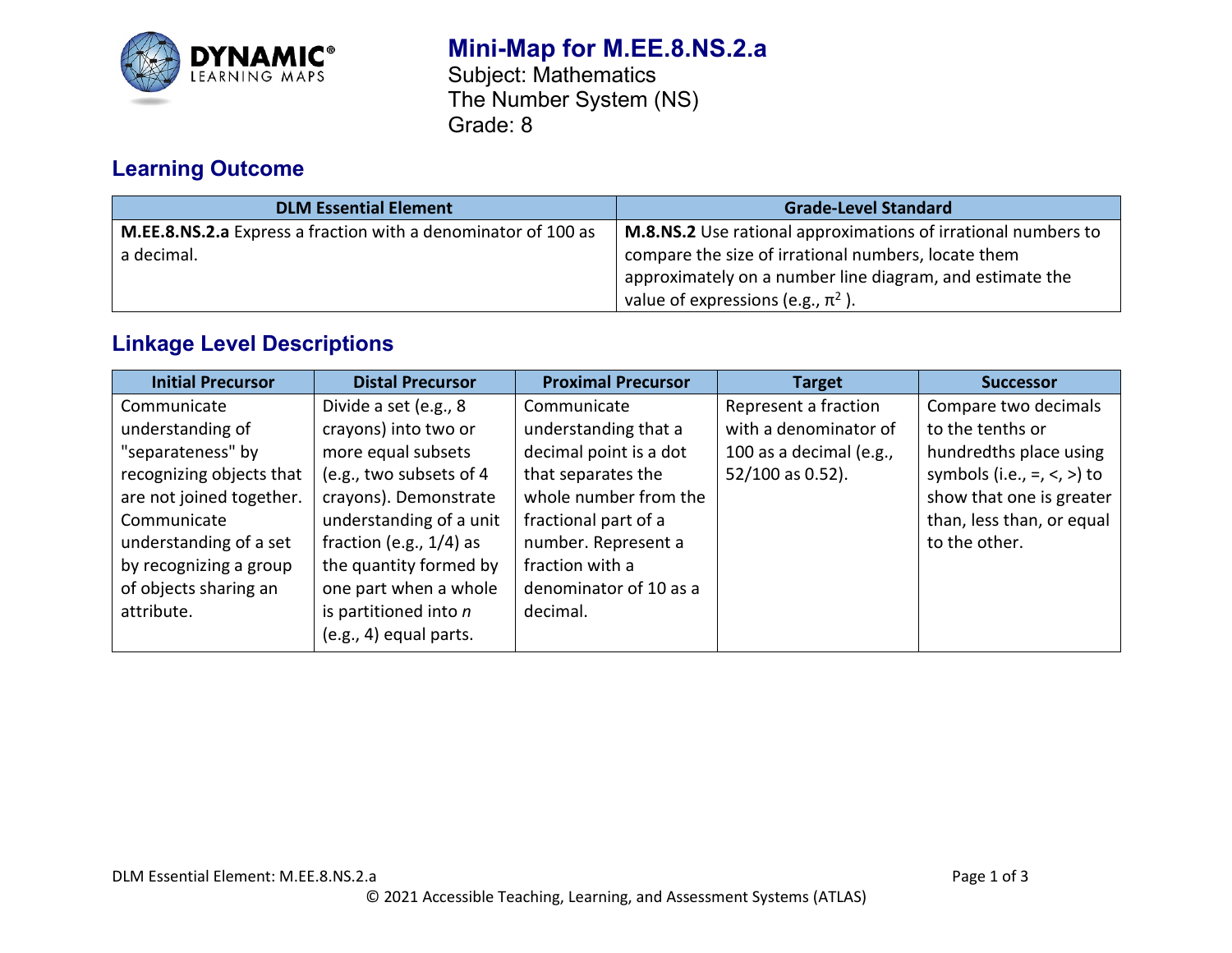## **Initial Precursor and Distal Precursor Linkage Level Relationships to the Target**

Converting a fraction to a decimal requires a student to be able to recognize that two or more sets or groups of items exist. Work on this skill using a variety of sets. Help students recognize when items are grouped together into a set or separated out. As educators present a set, they label it (e.g., two balls, one marker, three CDs), count the items, label it again, and encourage students to use numerals to label and count the separate sets. Use tools like the ten-frame to point out whole and parts (e.g., a row of 5 dots and a row of 4 dots are parts or subsets of 9).



*How is the Initial Precursor related to the Target? How is the Distal Precursor related to the Target?* As students become more adept at tracking discrete objects, they will begin working on one-to-one distribution of objects to person, objects to objects, and objects to available space (e.g., giving each person in the group a pencil; given four counters, they would line up four more counters in front of or on top of the first set; given three chairs at a table, the student would place a cup on the table for each available chair). As students understanding of one-to-one distribution develops, provide students many opportunities to recognize equivalence in sets with same items and then sets with differing items. As students work on all these skills and concepts, continue to draw their attention to parts and wholes.

### **Instructional Resources**

**Released Testlets** See the [Guide to Practice Activities and Released Testlets.](https://dynamiclearningmaps.org/sites/default/files/documents/Manuals_Blueprints/Guide_to_Practice_Activities_and_Released_Testlets.pdf)

#### **Using Untested (UN) Nodes**

See the document [Using Mini-Maps to Plan Instruction.](https://dynamiclearningmaps.org/sites/default/files/documents/Using_Mini_Maps_to_Plan_Instruction.pdf)